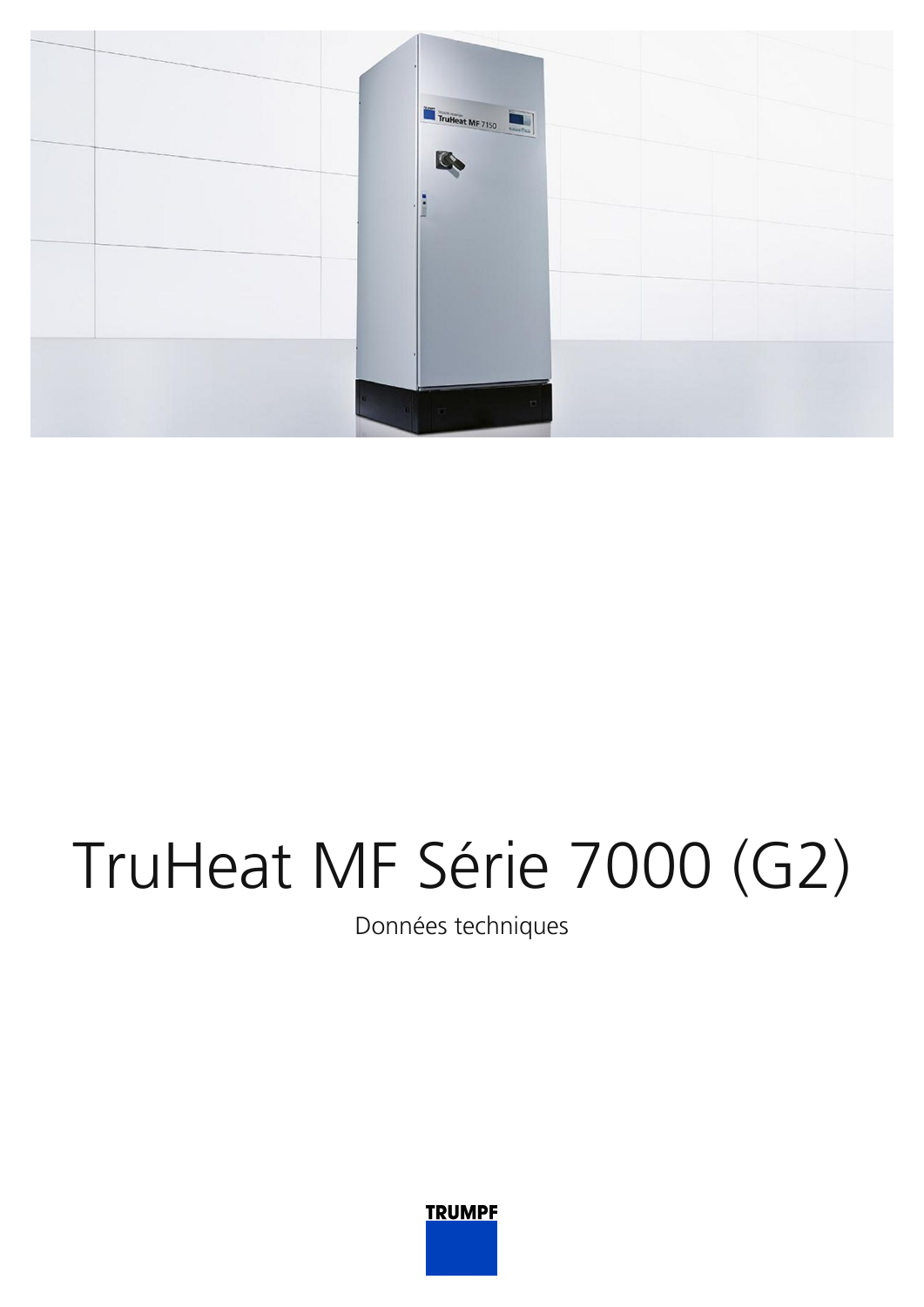|                                                 | <b>TruHeat MF 7060</b><br>(G2) | <b>TruHeat MF 7080</b><br>(G2) | <b>TruHeat MF 7100</b><br>(G2) |
|-------------------------------------------------|--------------------------------|--------------------------------|--------------------------------|
| <b>SORTIE</b>                                   |                                |                                |                                |
| PUISSANCE NOMINALE                              | 60 kW                          | 80 kW                          | 100 kW                         |
| COURANT DE SORTIE MAXIMAL                       | 280 A eff                      | 560 A eff                      | 560 A eff                      |
| TENSION DE SORTIE MAXIMALE                      | 1200 V eff                     | 1200 V eff                     | 1200 V eff                     |
| FRÉQUENCE DE<br>FONCTIONNEMENT NOMINALE         | 0.5 kHz - 200 kHz              | 0.5 kHz - 200 kHz              | 0.5 kHz - 200 kHz              |
| LONGUEUR CÂBLE DE PUISSANCE                     | $10 m - 30 m$                  | $10 m - 30 m$                  | 10 m - 30 m                    |
| <b>DONNÉES DE RACCORDEMENT</b><br><b>RÉSEAU</b> |                                |                                |                                |
| TENSION DE RÉSEAU                               | (±10%) 380 V - 480 V           | (±10%) 380 V - 480 V           | (±10%) 380 V - 480 V           |
| FRÉQUENCE DU RÉSEAU                             | 50 Hz - 60 Hz                  | 50 Hz - 60 Hz                  | 50 Hz - 60 Hz                  |
| PUISSANCE RÉSEAU ABSORBÉE                       | 75 kVA                         | 93 kVA                         | 116 kVA                        |
| FACTEUR DE PUISSANCE                            | > 0.95                         | > 0.95                         | > 0.95                         |
| <b>INTERFACES DE</b><br><b>COMMUNICATION</b>    |                                |                                |                                |
| ANALOGIQUE/NUMÉRIQUE                            | Oui                            | Oui                            | Oui                            |
| RS 232/RS 485                                   | Oui                            | $\sim$<br>Oui                  | Oui                            |
| <b>PROFIBUS</b>                                 | Oui                            | Oui                            | Oui                            |
| <b>ENCEINTE</b>                                 |                                |                                |                                |
| POIDS                                           | 510 kg                         | 570 kg                         | 570 kg                         |
| PROTECTION IP                                   | IP54                           | IP54                           | IP54                           |
| <b>EXIGENCES DE</b><br><b>REFROIDISSEMENT</b>   |                                |                                |                                |
| PRESSION HYDROSTATIQUE MAX.                     | $6 \text{ bar}(s)$             | $6 \text{ bar}(s)$             | $6 \text{ bar}(s)$             |
| DIFFÉRENCE DE PRESSION MAX.                     | $2.2 \text{ bar(s)}$           | $2.2 \text{ bar(s)}$           | $2.2 \text{ bar(s)}$           |
| DÉBIT MIN.                                      | 14 I/min                       | 17 I/min                       | 17 I/min                       |
| TEMPÉRATURE DU LIQUIDE DE<br>REFROIDISSEMENT    | $5^{\circ}$ C - 35 °C          | $5^{\circ}$ C - 35 °C          | $5^{\circ}$ C - 35 °C          |
| <b>CIRCUIT EXTÉRIEUR</b>                        |                                |                                |                                |
| <b>POIDS</b>                                    | 20 kg                          | 20 kg                          | 20 kg                          |
| PROTECTION IP                                   | IP54                           | <b>IP54</b>                    | IP54                           |
| GÉNÉRAL                                         |                                |                                |                                |
| RENDEMENT GLOBAL                                | 91 %                           | 91 %                           | 91 %                           |
| CERTIFICATS/STANDARDS                           | Déclaration de conformité CE   | Déclaration de conformité CE   | Déclaration de conformité CE   |
| <b>CONDITIONS</b><br><b>D'ENVIRONNEMENT</b>     |                                |                                |                                |
| TEMPÉRATURE EXTÉRIEURE                          | 5 °C - 40 °C                   | 5 °C - 40 °C                   | 5 °C - 40 °C                   |

Sous réserve de modifications. Ce sont les indications figurant dans notre offre et notre confirmation de commande qui font foi.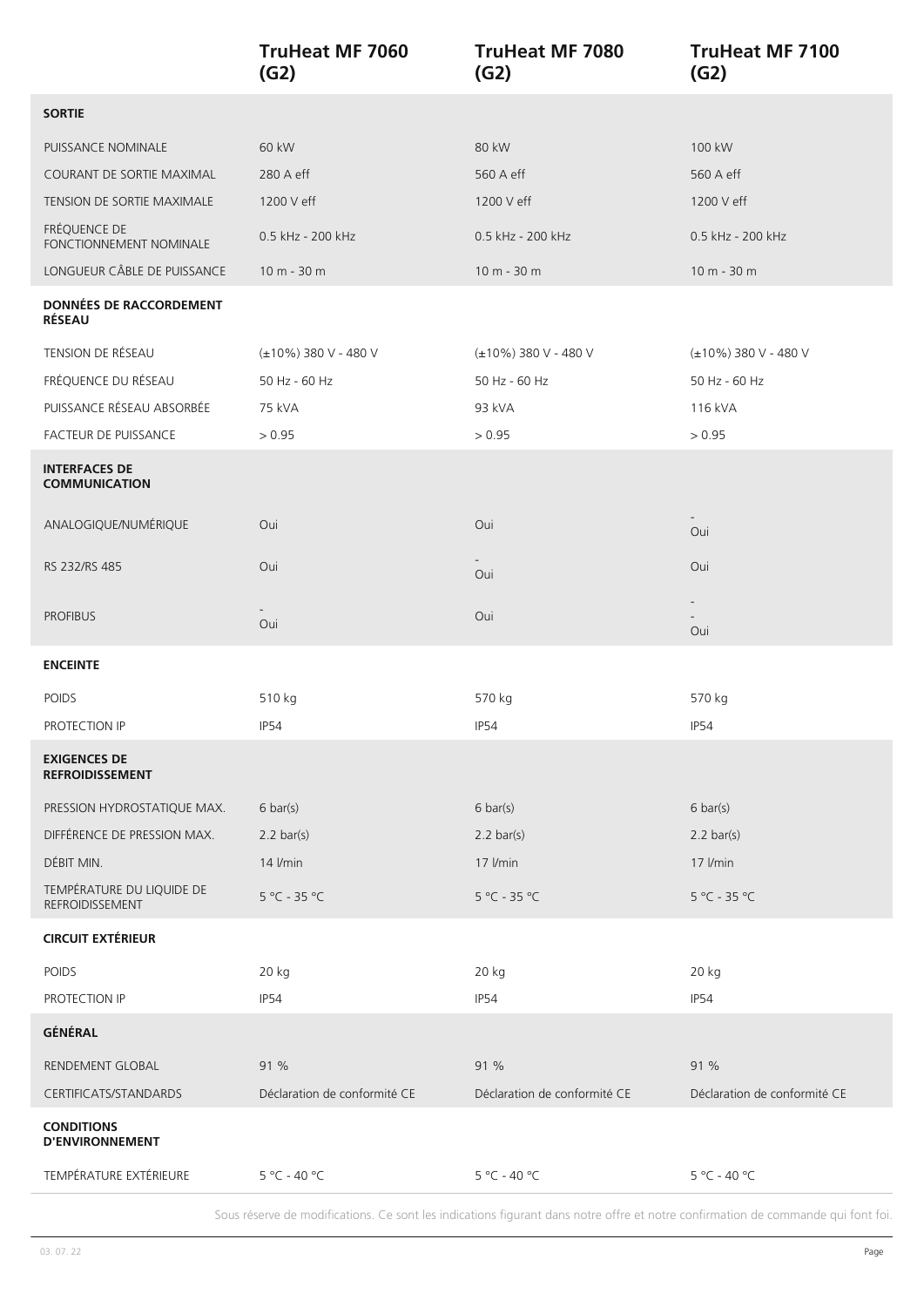|                                                 | <b>TruHeat MF 7120</b><br>(G2) | <b>TruHeat MF 7150</b><br>(G2) | <b>TruHeat MF 7180</b><br>(G2) |
|-------------------------------------------------|--------------------------------|--------------------------------|--------------------------------|
| <b>SORTIE</b>                                   |                                |                                |                                |
| PUISSANCE NOMINALE                              | 120 kW                         | 150 kW                         | 180 kW                         |
| COURANT DE SORTIE MAXIMAL                       | 560 A eff                      | 720 A eff                      | 720 A eff                      |
| TENSION DE SORTIE MAXIMALE                      | 1200 V eff                     | 1200 V eff                     | 1200 V eff                     |
| FRÉQUENCE DE<br>FONCTIONNEMENT NOMINALE         | 0.5 kHz - 200 kHz              | 0.5 kHz - 200 kHz              | 0.5 kHz - 200 kHz              |
| LONGUEUR CÂBLE DE PUISSANCE                     | 10 m - 30 m                    | 10 m - 30 m                    | 10 m - 30 m                    |
| <b>DONNÉES DE RACCORDEMENT</b><br><b>RÉSEAU</b> |                                |                                |                                |
| TENSION DE RÉSEAU                               | (±10%) 380 V - 480 V           | (±10%) 380 V - 480 V           | (±10%) 380 V - 480 V           |
| FRÉQUENCE DU RÉSEAU                             | 50 Hz - 60 Hz                  | 50 Hz - 60 Hz                  | 50 Hz - 60 Hz                  |
| PUISSANCE RÉSEAU ABSORBÉE                       | 139 kVA                        | 174 kVA                        | 209 kVA                        |
| FACTEUR DE PUISSANCE                            | > 0.95                         | > 0.95                         | > 0.95                         |
| <b>INTERFACES DE</b><br><b>COMMUNICATION</b>    |                                |                                |                                |
| ANALOGIQUE/NUMÉRIQUE                            | Oui                            | Oui                            | Oui                            |
| RS 232/RS 485                                   | Oui                            | Oui                            | Oui                            |
| <b>PROFIBUS</b>                                 | Oui                            | Oui                            | Oui                            |
| <b>ENCEINTE</b>                                 |                                |                                |                                |
| POIDS                                           | 580 kg                         | 630 kg                         | 630 kg                         |
| PROTECTION IP                                   | IP54                           | IP54                           | IP54                           |
| <b>EXIGENCES DE</b><br><b>REFROIDISSEMENT</b>   |                                |                                |                                |
| PRESSION HYDROSTATIQUE MAX.                     | $6 \text{ bar}(s)$             | $6 \text{ bar}(s)$             | $6 \text{ bar}(s)$             |
| DIFFÉRENCE DE PRESSION MAX.                     | $2.2 \text{ bar(s)}$           | $2.2 \text{ bar(s)}$           | $2.2 \text{ bar(s)}$           |
| DÉBIT MIN.                                      | 17 I/min                       | 20 I/min                       | 20 I/min                       |
| TEMPÉRATURE DU LIQUIDE DE<br>REFROIDISSEMENT    | $5^{\circ}$ C - 35 °C          | $5^{\circ}$ C - 35 °C          | $5 °C - 35 °C$                 |
| <b>CIRCUIT EXTÉRIEUR</b>                        |                                |                                |                                |
| POIDS                                           | 20 kg                          | 20 kg                          | 20 kg                          |
| PROTECTION IP                                   | IP54                           | IP54                           | IP54                           |
| GÉNÉRAL                                         |                                |                                |                                |
| RENDEMENT GLOBAL                                | 91 %                           | 91 %                           | 91 %                           |
| CERTIFICATS/STANDARDS                           | Déclaration de conformité CE   | Déclaration de conformité CE   | Déclaration de conformité CE   |
| <b>CONDITIONS</b><br><b>D'ENVIRONNEMENT</b>     |                                |                                |                                |
| TEMPÉRATURE EXTÉRIEURE                          | $5 °C - 40 °C$                 | $5 °C - 40 °C$                 | 5 °C - 40 °C                   |

**TruHeat MF 7200 (G2)**

**TruHeat MF 7240 (G2)**